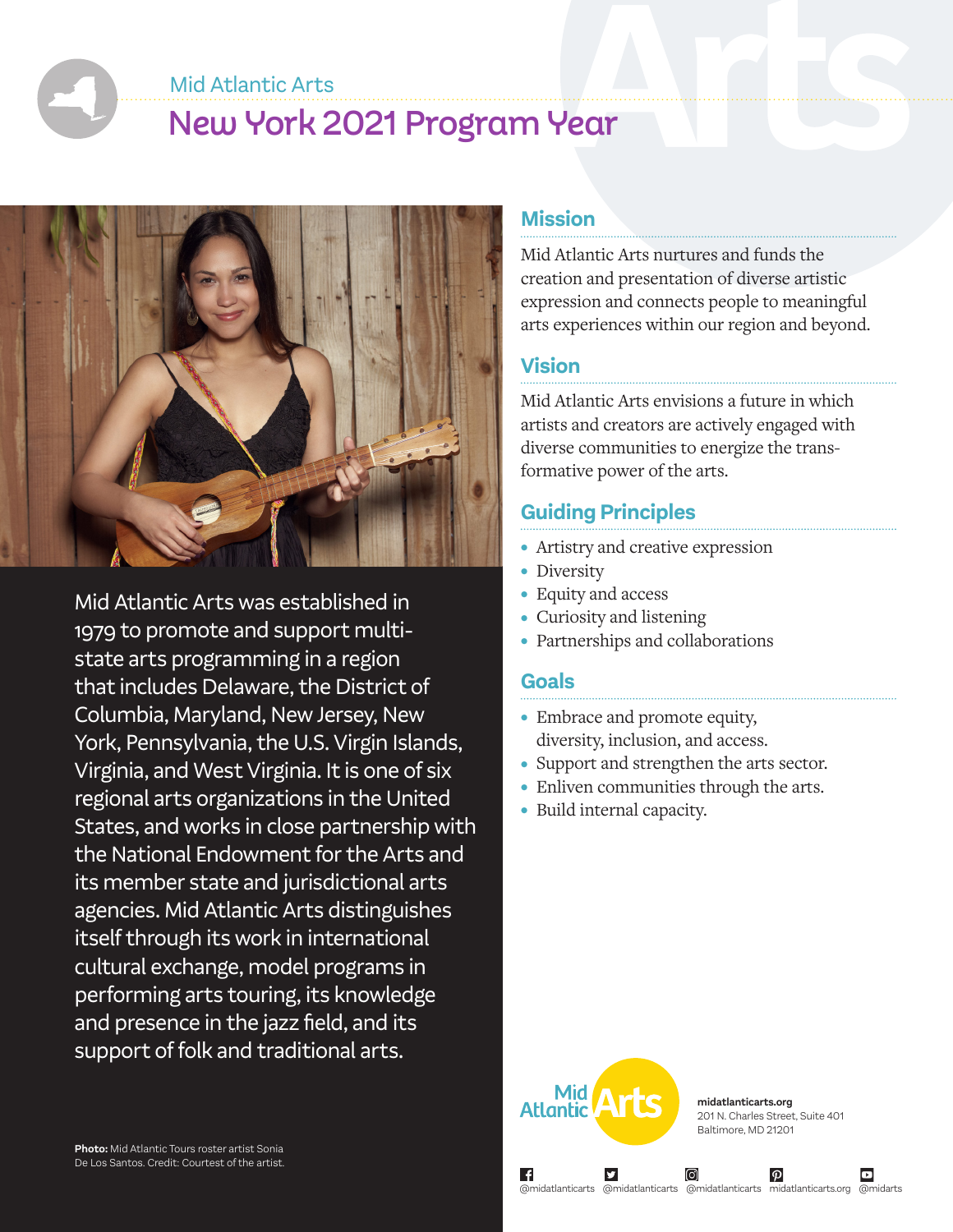## Mid Atlantic Arts

# **Programming Activity for New York** July 2020 through June 2021



## **New York Grantees**

**Artpark & Company, Inc.,** Lewiston Alarm Will Sound, Inc., NY **(AC)**

# **Arts Center and Theatre of**

**Schenectady, Inc., Saratoga Springs** American Patchwork Quartet, NY **(AC)** Choir!Choir!Choir!, Canada **(MAT)**

# . . . . . . . . . .

## **CARES Arts Organization Relief Grantees**

Artists In Residence, Inc., Brooklyn Artists Space, Inc., New York Arts Business Collaborative, Inc., Woodside Arts Services Initiative of Western New York, Inc., Buffalo Blank Forms, Brooklyn Boundless Theatre Company, Inc., Sunnyside Bridging Education and Art Together, Inc., Long Island City

CO/LAB Theater Group, Inc., Brooklyn Drama Club, Inc., Jackson Heights Dynamic Forms, Inc., New York Educational Video Center, New York EPIC Players, Inc., Brooklyn Five Myles, Inc., Brooklyn Harlem Needle Arts, Inc., New York IRT Theater, New York KEYS Corp., Sherrill Kings Majestic Corporation, Brooklyn Latsky Dance, Inc., New York Ma-Yi Filipino Theatre Ensemble, Inc., New York National Black Theatre Workshop, New York Noor Theatre, Inc., New York Nuyorican Poets Cafe, Inc., New York Orchestrating Dreams, Inc., New York Performance Space 122, Inc., New York Prattsville Art Project, Inc., Prattsville Pregones Puerto Rican Traveling Theater, Inc., Bronx Redhawk Indian Arts Council, Brooklyn Spanish Theatre Repertory Company, Ltd., New York The 52nd Street Project, Inc., New York The National Jazz Museum in Harlem, New York The Wooster Group, Inc., New York Theater et al, Inc., Long Island City UBW, Inc., Brooklyn . . . . . . . . . .

# **City of Schenectady,** Schenectady Lemon Bucket Orkestra, Canada **(PAGE)**

## **Clemente Soto Velez Cultural & Education Center, Inc.,** New York Seña y Verbo: Teatro de Sordos, Mexico **(PAGE)**

**Program Key:** ArtsCONNECT (AC) Jazz Touring Network Engagement (JTN) Mid Atlantic Tours (MAT) Performing Arts Global Exchange (PAGE)

**Photo:** ArtsCONNECT touring artist Jane Comfort and Company. Credit: Courtesy of the artist.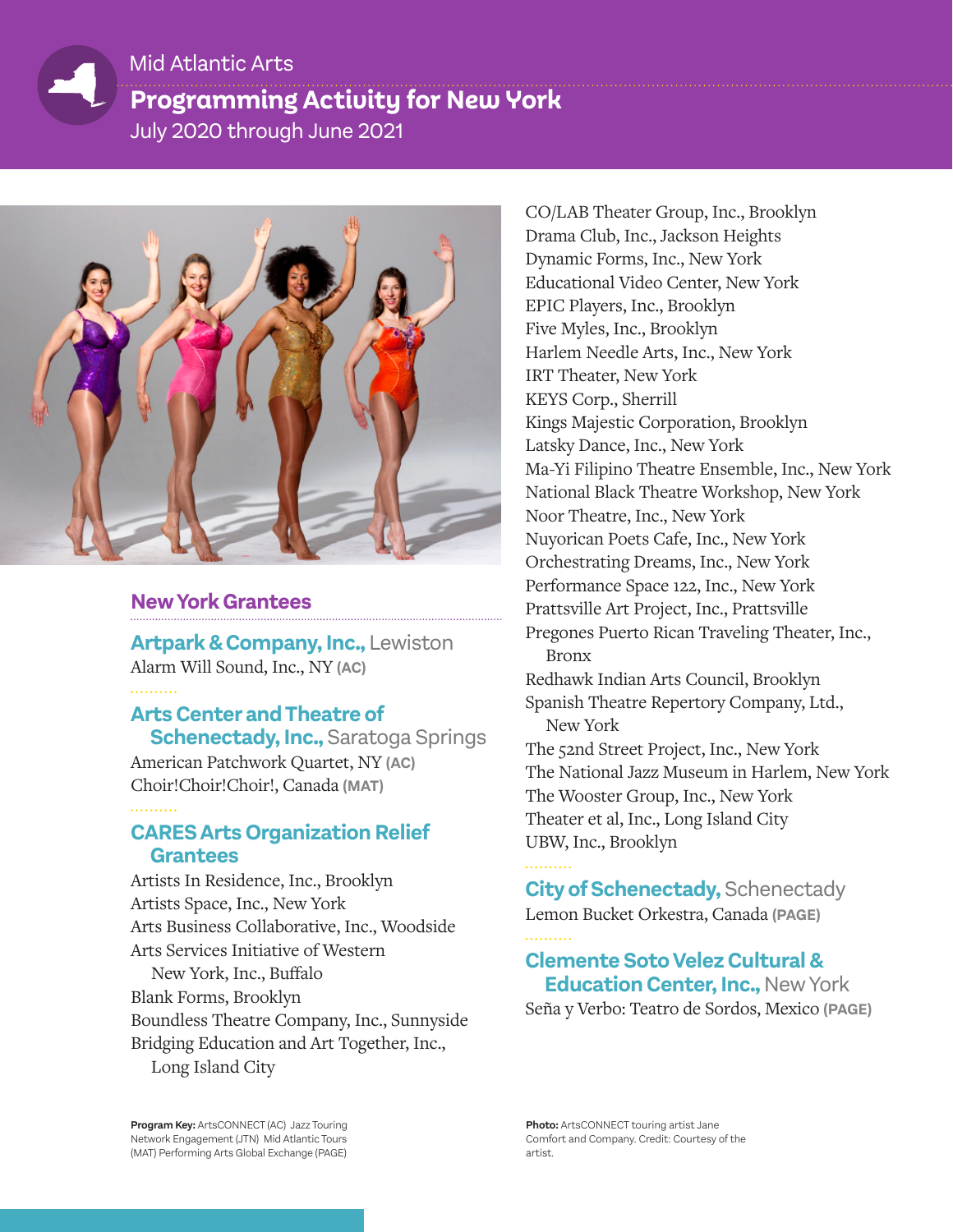

**Cornell University, Ithaca** Stefon Harris, NY **(JTN)**

## **Downtown Brooklyn Partnership, Inc.,**

Brooklyn Joel Ross Good Vibes, NY **(JTN)**

# **Flushing Council on Culture and the**

 **Arts, Inc.,** Flushing Ak Dan Gwang Chil, NJ **(MAT)** Dayramir González & Habana enTRANCé, NY **(JTN)** Marc Cary, NY **(JTN)** Sonia De Los Santos, NJ **(MAT)** The Honey Dewdrops, MD **(MAT)** Victor Provost, MD **(JTN)**

## **Foundation of the State University of New York at Binghamton, Inc.,**

Binghamton Jennifer Hartswick, TN **(JTN)**

## **Guild Hall of East Hampton, Inc.,**

East Hampton Choir!Choir!Choir!, Canada **(MAT)**

## **Hobart and William Smith Colleges,**

Geneva Jane Comfort and Company, NY **(AC)**

## **Home for Contemporary Theatre and**

 **Art, Ltd.,** New York City Silvana Estrada, Mexico **(PAGE)**



## **Huntington Arts Council, Inc.,**

Huntington Sonia De Los Santos, NJ **(MAT)** The Honey Dewdrops, MD **(MAT)**

## **Jazz Touring Network**

Downtown Brooklyn Partnership, Inc., Brooklyn Flushing Council on Culture and the Arts, Inc., Flushing Foundation of the State University of New York at Binghamton, Inc., Binghamton Kingsborough Community College Auxiliary Enterprises, Brooklyn Queens College Foundation, Inc., Flushing

## **Joyce Theater Foundation,**

New York City Far From the Norm, England **(AC)**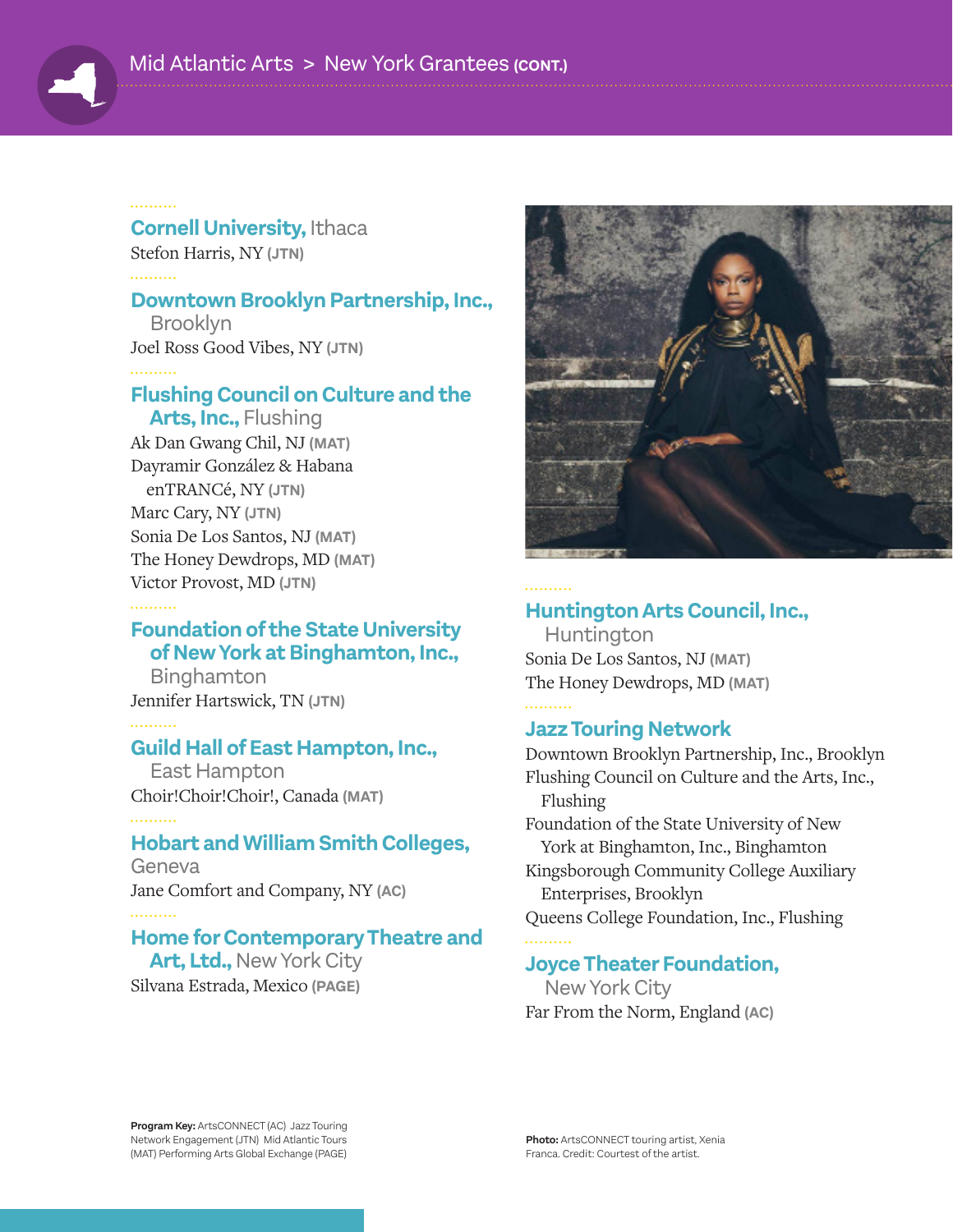

# **Kingsborough Community College Auxiliary Enterprises,** Brooklyn

Ladies Sing the Blues, NY **(JTN)** . . . . . . . . . .

# **Lake Placid Association for Music,**

 **Drama, and Art, Inc.,** Lake Placid Cirque Kalabante, Canada **(AC)**

# **Lincoln Center for the Performing**

 **Arts, Inc.,** New York City Ak Dan Gwang Chil, NJ **(MAT)**

## **Living Legacy Jazz Award Recipient** Amina Claudine Myers, New York . . . . . . . . . .

# **Mid Atlantic Arts Creative Fellowship Recipients**

Michael Rose, Brooklyn Lauren Sandler, Brooklyn

# **Mid Atlantic Arts Regional Resilience Fund Grantees**

Classical Theatre of Harlem, New York Cool Culture, Inc., Brooklyn Flushing Council on Culture and the Arts, Inc., Flushing Friends of Ganondagan, Inc., Victor Mindbuilders Creative Arts, Inc., Bronx Pregones Puerto Rican Traveling Theater, Inc., Bronx Society for the Preservation of Weeksville and Bedford-Stuyvesant History, Brooklyn The Laundromat Project, Inc., Brooklyn Theatre of the Oppressed NYC, New York UBW, Inc., Brooklyn viBe Theater Experience, Brooklyn Youth FX, Inc., Albany

# **Norwood Village Green Concert Series,**

 **Inc.,** Norwood The Honey Dewdrops, MD **(MAT)** . . . . . . . . . .

## **PS/21, Inc.,** Chatham

Alarm Will Sound, Inc., NY **(AC)** Vox Sambou, Canada **(PAGE)** Xenia Franca, Brazil **(AC)**

# **Queens College Foundation, Inc.,**

Flushing Anat Cohen, NY **(JTN)** Joel Ross Good Vibes, NY **(JTN)** Ladies Sing the Blues, NY **(JTN)** . . . . . . . . . .

# **The Research Foundation for The State University of New York,**

Oswego Cirque Kalabante, Canada **(AC)** Red Sky Performance, Canada **(AC)**

# **Smith Center for the Arts, Geneva** Choir!Choir!Choir!, Canada **(MAT)** The Honey Dewdrops, MD **(MAT)**

# **State University of New York at Binghamton,** Binghamton

Fifth House Ensemble, IL **(AC)**

# **The Arts Council of the Southern Finger Lakes, Inc.,** Corning La Serpiente, Mexico **(PAGE)**

# **Trustees of Hamilton College,** Clinton

Anat Cohen, NY **(JTN)** Red Sky Performance, Canada **(AC)**

**Program Key:** ArtsCONNECT (AC) Jazz Touring Network Engagement (JTN) Mid Atlantic Tours (MAT) Performing Arts Global Exchange (PAGE)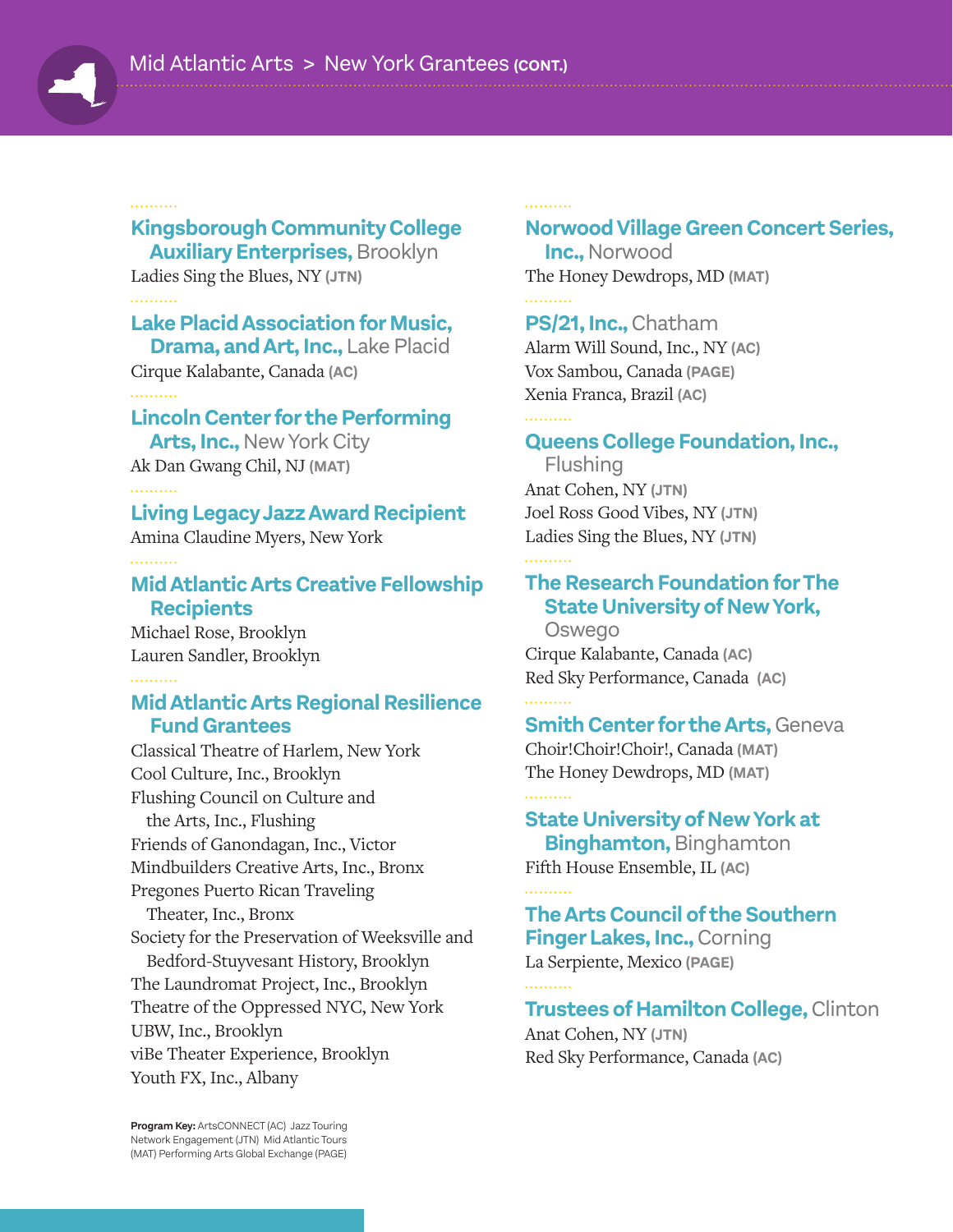

**University of Rochester,** Rochester Jane Comfort and Company, NY **(AC)**

# **USArtists International Grantees**

## **600 Highwaymen, Brooklyn**

- ANTI Contemporary Art Festival, Finland
- The International Festival of Contemporary Theatre, Latvia
- **Anne Leilehua Lanzilotti, Troy**
- Born Creative Festival, Japan

## **Ballet Hispanico of New York, New York**

- Dance Victoria, Canada
- **Bang on a Can, Inc., Brooklyn**
- Rewire Festival, Netherlands
- Soundstate Festival, United Kingdom

## **Basil Twist/Tandem Otter Productions, New York**

- Obraztsov International Puppet Festival, Russia **Boca Tuya, New York**
- PRISMA, Panama
- **Different Translation, New York**
- OnStage! Festival, Italy

## **Ensemble Decipher, Brooklyn**

- New Music for Strings, Denmark
- **House Foundation for the Arts, Inc., New York**
- Rewire Festival, Netherlands
- The Variations Festival, France
- **International Contemporary Ensemble Foundation, Inc., Brooklyn**
- Sonic Matter, Switzerland

## **Jaamil Olawale Kosoko, Brooklyn**

• The Toronto Dance Community Summer Love-In Festival, Canada



## **JACK Music, Inc., New York**

- Klangspuren Schwaz Tyrolean Festival of New Music, Austria
- Warsaw Autumn Festival, Poland
- **Jonah Bokaer Arts Foundation, Inc., Brooklyn**
- Re:Formers Festival, Moscow, Russia
- **Kimberly Bartosik/daela, Brooklyn**
- Bratislava in Movement, Slovakia

**Loadbang, Inc., New York**

• Music Current Festival, Ireland

## **Lone Wolf Tribe, Brooklyn**

- Casteliers Puppet Festival, Canada
- **Martha Graham Center of Contemporary Dance, Inc., New York**
- Cannes Festival de Danse, France

## **Mivos Quartet Performing Arts, Inc., Brooklyn**

- Marathon Festival at Hateiva, Israel
- Monheim Triennale, Germany
- VIPA Festival, Spain

**Program Key:** ArtsCONNECT (AC) Jazz Touring Network Engagement (JTN) Mid Atlantic Tours (MAT) Performing Arts Global Exchange (PAGE) **Photo:** Boca Tuya performing at PRISMA International Contemporary Dance Festival in Panama with support from USAI. Credit: Eduard Serra.